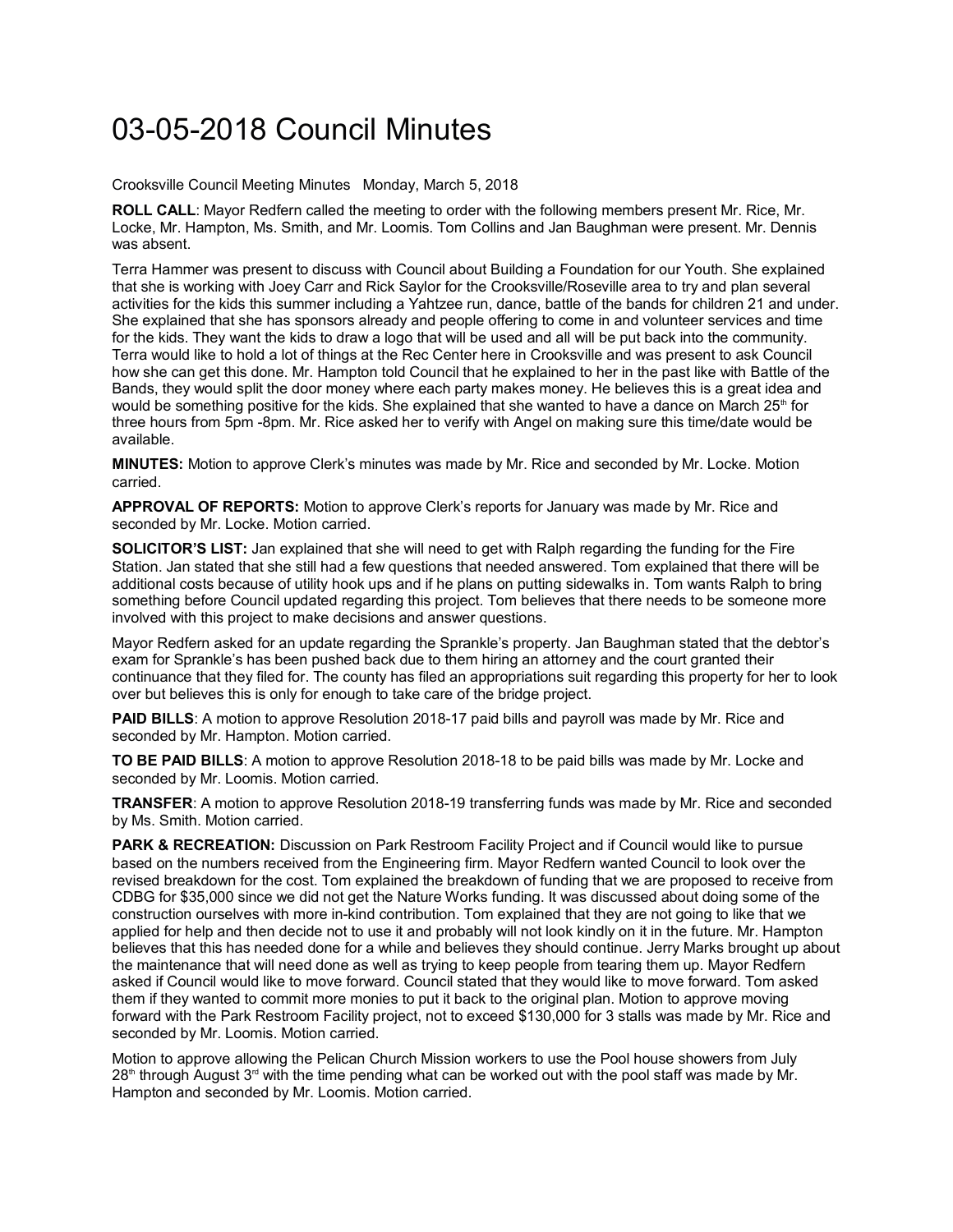**SERVICE:** Motion to approve Trash Hauling Permit for Boyd Sanitation was made by Mr. Rice and seconded by Mr. Locke. Motion carried. Motion to approve Trash Hauling Permit for Waste Management was made by Mr. Hampton and seconded by Mr. Loomis. Motion carried.

Brittany explained that the only trash haulers we are waiting on now are Mr. Trash who is working on increasing his insurance to meet requirements and CMI who we just found out have been in town.

Motion to approve issuing Liquor Permit for Wanda Mills at 826 China Street was made by Mr. Rice and seconded by Mr. Locke. Motion carried.

Motion to approve Sign Permit for James Bates at 20 W Main Street was made by Mr. Hampton and seconded by Mr. Loomis. Motion carried.

**SAFETY:** Council was given a community service report from Jerry Marks. He explained what has been going on and what he is currently working on. Mayor Redfern stated that Mark Dalrymple would like to have another cleanup day and would like to in April and the Mayor said he did not have a problem with that but did not have a specific date picked out yet for this. From here on out there will be another court date set for people to come back in to see if they have completed their community service.

**BUILDING:** Motion to approve Building Permit for Kyle James at 325 Delaware Drive for fencing in his yard was made by Mr. Hampton and seconded by Mr. Loomis pending signatures completed on work orders. He agreed to put in two 6ft gates in and we went back out and marked. Should almost be completed. Brittany explained that Levi did not sign off on it before the changes but she will get him to come in and verify. Motion carried.

Motion to approve Building Permit for Virginia Chinwe Aghaji to be completed by Mike Dalrymple at 510 S State Street for 2 car garage and privacy fence was made by Mr. Locke and seconded by Mr. Loomis. Motion carried.

**LEGISLATIVE:** Motion to accept the first reading of Resolution 2018-20, a Resolution that the Crooksville Mayor's Court Shall Accept the Filing of a Traffic Citation or Criminal Citation that is produced by Computer or other Electronic Means was made by Mr. Rice and seconded by Mr. Locke. Motion carried.

Motion to accept the first reading of Ordinance 2616, an Ordinance Approving, Adopting, and Enacting American Legal Publishing's Ohio Basic Code, 2018 Edition was made by Mr. Hampton and seconded by Mr. Rice. Motion carried.

For the record, Council was asked to clarify the 3% raise motion that was made at the last Council meeting on 2/19/2018. Mr. Rice explained that when he made the motion it was an error in wording and all eligible employees have been here over 1 year. Tom explained that the spreadsheet that was given to Council was what the Fiscal Officer went by, not all employees. The motion before was for all employees. Motion was made to correct wording to approve raises from the spreadsheet as well as elected officials by Mr. Hampton and seconded by Mr. Loomis. Motion carried.

**UTILITY:** Motion to approve set up of Online Payments with Smart Bill, including the cost of machine at \$149.00 for the swipe machine with a new flat monthly fee of \$200.00 was made by Mr. Hampton and seconded by Mr. Rice. Brittany explained that this will allow for utility customers to pay with credit/debit card either online at Smart Bill or at the window. The fee assessed will be passed on to them for using this. This will just add an option of payment; they will still be able to pay with cash, check, or money order. The monthly fee will be flat rate of \$200.00 now instead of the Village being charged per piece. Mayor Redfern asked if we were going to put a flyer in the bill letting the customers know this option is now available. Motion carried.

Motion to approve Complete Abandonment for Kurtus Nichols at 404 E Main Street was made by Mr. Rice and seconded by Mr. Hampton. Tom explained that this will be retroactive back to when it was completed. He told Mr. Nichols that there is no sense doing the water part due to the new waterline project because they will not put a new tap in. Motion carried.

**OTHER OLD BUSINESS:** Mayor Redfern asked Mr. Loomis if he had any update from Christy Catalytics. Mr. Loomis stated that he does not.

Jan let Council know that National Gas & Oil has completed and sent over to her the revised Easement that she will have Tom sign tonight if Council was okay with that. The requested changes were made.

## **NEW BUSINESS:** Nothing.

**ADJOURNMENT:** A motion to adjourn was made by Mr. Rice and seconded by Mr. Loomis. Motion carried.